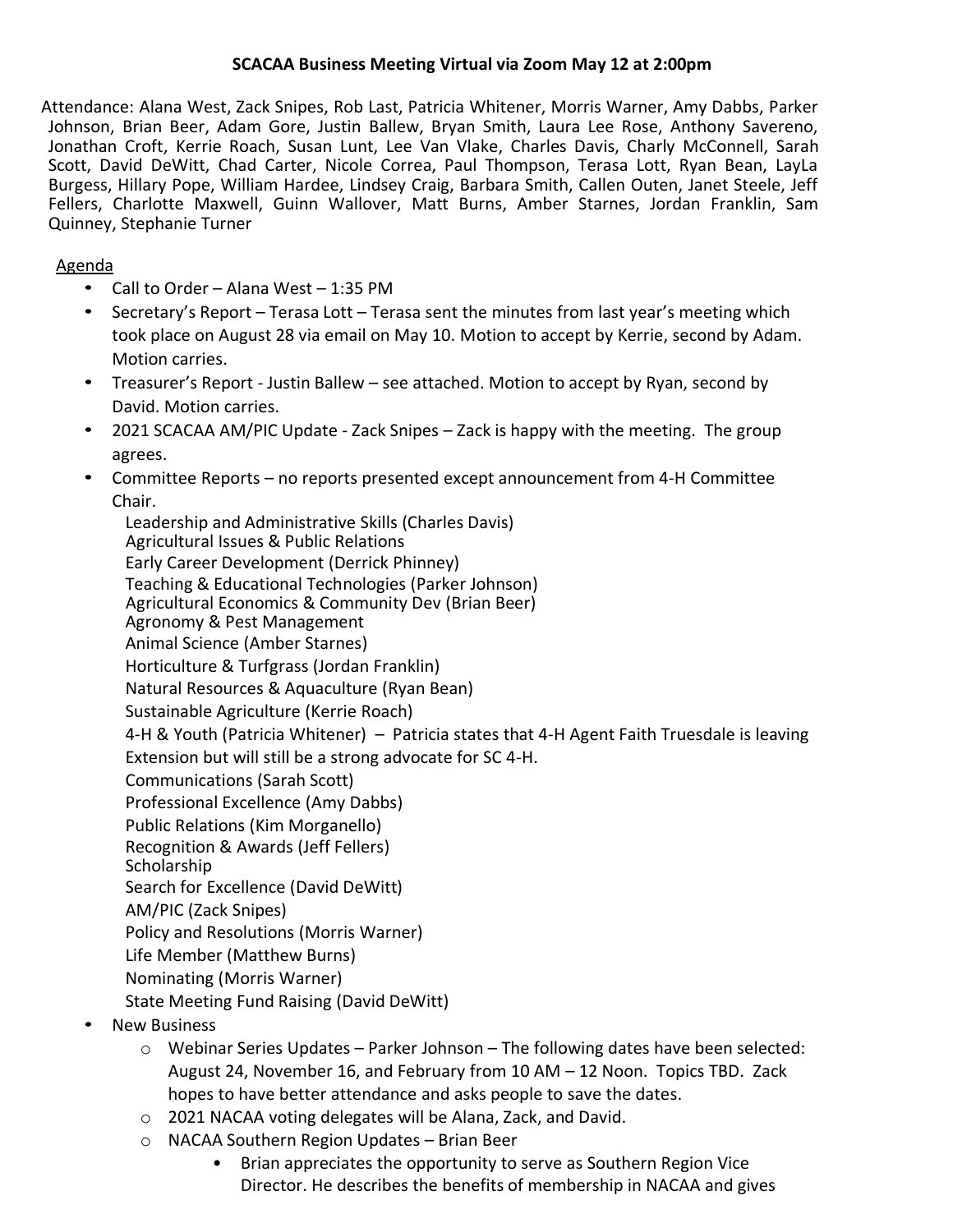overview of the AM/PIC (recognition, tours, seminars, fellows, scholarships). He congratulates the DSA Award Recipients: Jeff Fellers and Alana West. He also congratulates AA Recipients: T. Ashley Burns and Lindsey Craig. Brian also recognizes national finalists Alana West and Barbara Smith and Regional Winner Kerrie Roach. Brian encourages members to submit award applications. He describes his experience in NACAA and encourages members to get involved. Committee vacancies for Southern Region are shared. Applications are due Feb 15.

- NACAA is in the process of updating their website. Estimated rollout is July.
- NACAA 365 professional development series was initiated. Offered the 2nd and 4th Wednesday each month. They are posted to the NACAA YouTube channel.
- NACAA AM/PIC will be all virtual using Microsoft Team July 6-9. Registration is open for \$100. Life members is \$25. The attendance policy is in effect.
- Future AM/PIC locations: West Palm Beach, FL (2022), Des Moines, IA (2023), Dallas, TX (2024).
- Brian is the liaison for bringing things to the National board.
- o Officer and Chair Nominations (attached) Morris Warner.
	- A motion to approve the slate of nominees as presented is made by Paul. Second by Adam. Motion carries.
- o Officer and Chair Installations Morris Warner and Alana West
	- Morris installs Alana West as Past President.
	- Alana installs committee chairs.
	- Alana installs District Directors.
	- Alana installs Justin Ballew as Treasurer.
	- Alana installs Kerrie Roach as Secretary.
	- Alana installs Ryan Bean as Vice President.
	- Alana installs David DeWitt as President Elect.
	- Alana installs Zack Snipes as President.

These take effect after the National meeting. Amy thanks Alana for her service as President. Alana thanks the board for their assistance. Morris congratulates Zack on a successful meeting and Alana on her role as President. Alana recognizes Morris for his support and wish

• Adjourn – Alana asks for motion to adjourn. Motion by Morris, second by Ryan. Meeting adjourns at 2:16 PM.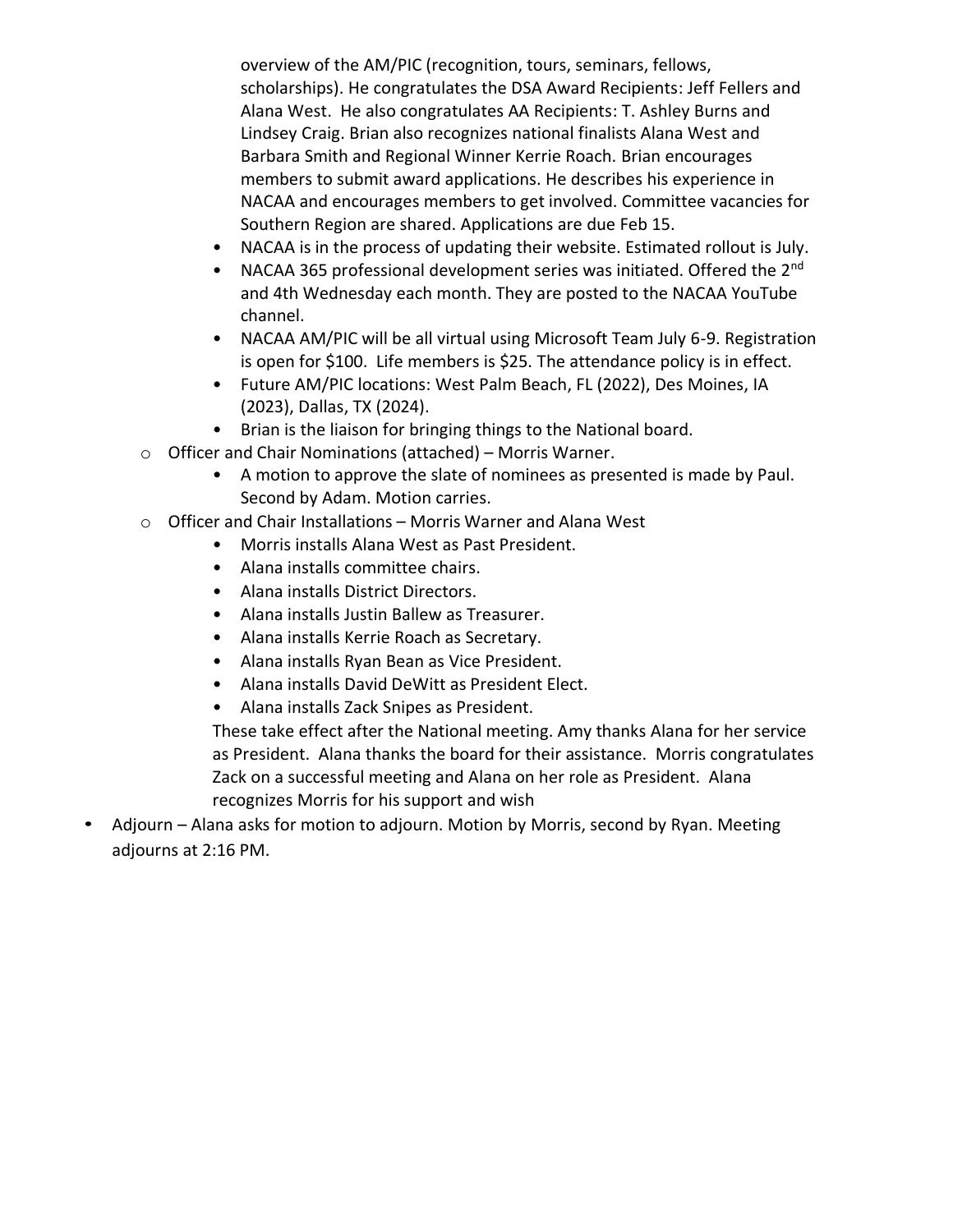## **Treasurer's Report - 2021 SCACAA Annual Meeting (from Justin Ballew)**

#### **Account Balances:**

- Wells Fargo: \$43,659.31
- Edward Jones: \$13,051.87
- Foundation Account: \$24,560.93

## **Sponsorships in hand for 2020 Annual Meeting:**

- $$1,250 Ag$  South
- $$1,250 -$  ArborOne
- Total sponsorships: \$2,500

## **Expenses for 2020 Annual Meeting:**

- \$2,400 Attendee gifts (4H association will reimburse us for their members)
- \$0 Friends of Extension and Media Awards plaques
- \$242.00 AA and DSA Awards plaques
- \$1,325 Communications Awards prize money (assuming everyone attends)
- TBD Postage for mailing plaques and checks
- Total expenses to date: \$3,967